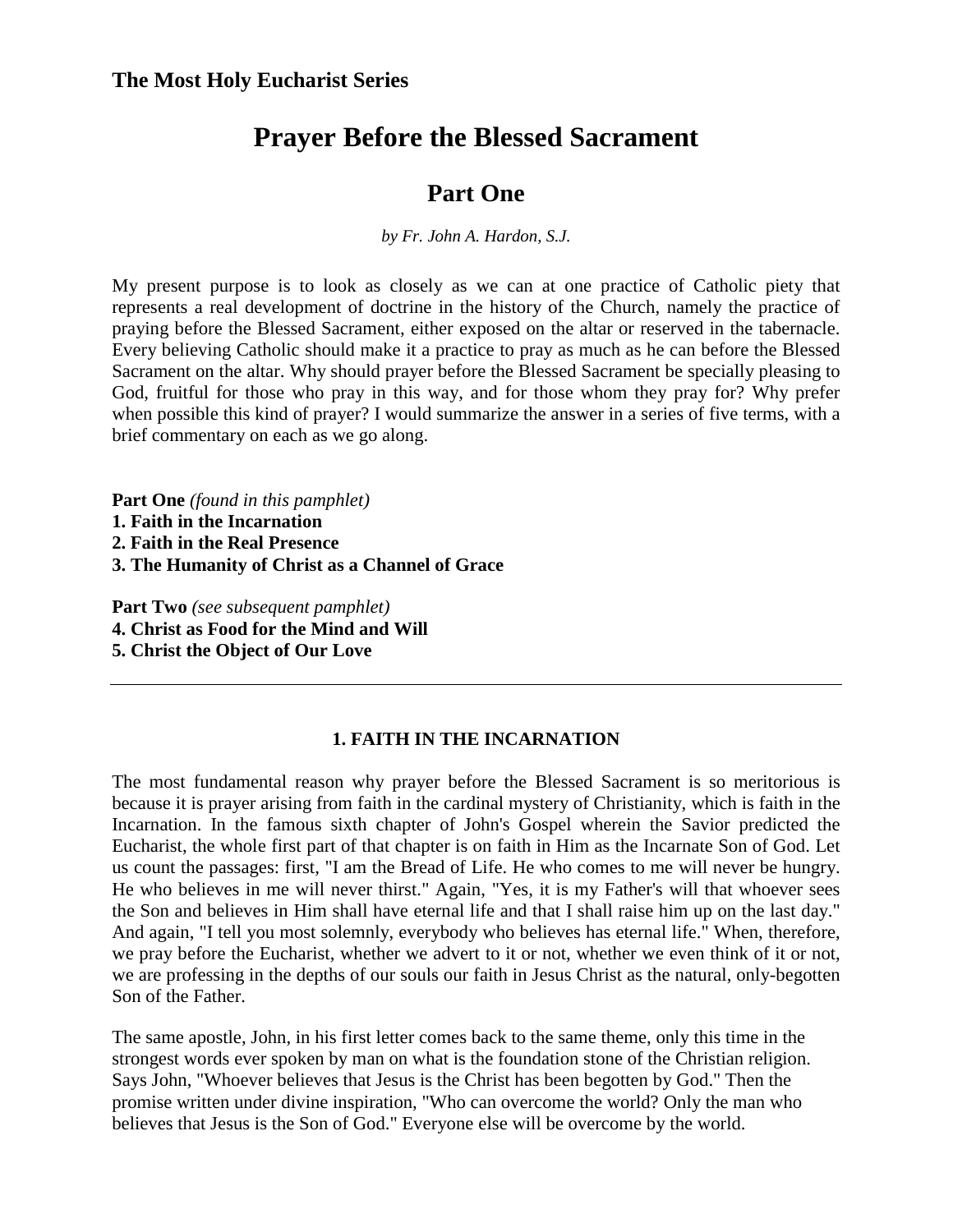So the first reason why prayer before the Blessed Sacrament is so important is because it is an expression of faith in the divinity of Christ, that is, in the Son of Mary who is the Son of God, who is here, right here and now before me, as close and perhaps closer than were the people on the hillside near the Sea of Galilee when Jesus first predicted the Holy Eucharist.

#### **2. FAITH IN THE REAL PRESENCE**

Another reason why prayer before the Blessed Sacrament is so praiseworthy is because it is a profession of faith in the real bodily presence of Jesus under the sacramental veils. On the same occasion when the Savior foretold the Eucharist He so intertwined two objects of faith as to make them almost inseparable. Let me change it - so closely did He intertwine them that for all time they remain inseparable: faith in His divinity and faith in His Eucharistic humanity, otherwise known as the Real Presence. Recall what happened after hearing what He said. Many of His followers said to themselves, "This is intolerable language. How could anyone accept it:?" After this we are further told "many" – note - "many of his disciples," not merely the onlookers or the crowd, but "many of his disciples left him and stopped going with him." Everyone who prays before the Blessed Sacrament is in effect choosing to not only go along with Christ, but physically comes to Christ. Why? Because he believes. Believes what? Believes that behind the external appearances of bread is a Man and behind the Man is God. He or she believes that the Christ who is in the church or chapel is the same who was conceived at Nazareth, who was born at Bethlehem, who fled into Egypt, who lived for thirty years in the same town in which He was conceived, who preached and worked miracles throughout Palestine, who died on the cross on Calvary, rose from the dead and ascended to His Father at Jerusalem. The same Jesus who was there in a definite geographic locality is now here also in a definite geographic place in whatever city or town where the Blessed Sacrament is reserved. This is the Christ of history and the Christ - how I like to say it - of geography.

If, as the apostle tells us, without faith no one can please God, so without faith no one can hope to obtain anything from God. On both counts the believer who prays before the Eucharist is a believer indeed. He believes that Jesus Christ is the man from Nazareth, but that this man is the eternal God. He further believes that this same Jesus who is God made man is present as man on earth today: that He is only feet away from me when I pray before Him; that in the Eucharist He has the same human body and soul, hands and feet, and Sacred Heart as He has now in heaven, as He had during His visible stay in the area we now call the Near East. The pray-er before the Eucharist believes that time is erased by the miracle of the Real Presence and so is distance and space. He believes that what Martha told Mary on the occasion of Christ's visit is being told to him or her: "The Master is here and He wants to see you." Hearing this, we are informed, Mary got up quickly and went to Him. That is what every worshipper before the Eucharist does: gets up quickly from wherever he or she may be and goes to the Master who is here waiting for us.

#### **3. THE HUMANITY OF CHRIST AS A CHANNEL OF GRACE**

Once we establish the fact of faith that the same Jesus is in the Eucharist as was on earth in New Testament times, it is not difficult to appreciate the third reason why prayer before the Blessed Sacrament is so efficacious. As we read the pages of the Gospels we are struck by the marvelous power that Christ's humanity had in effecting changes in the persons who came into contact with